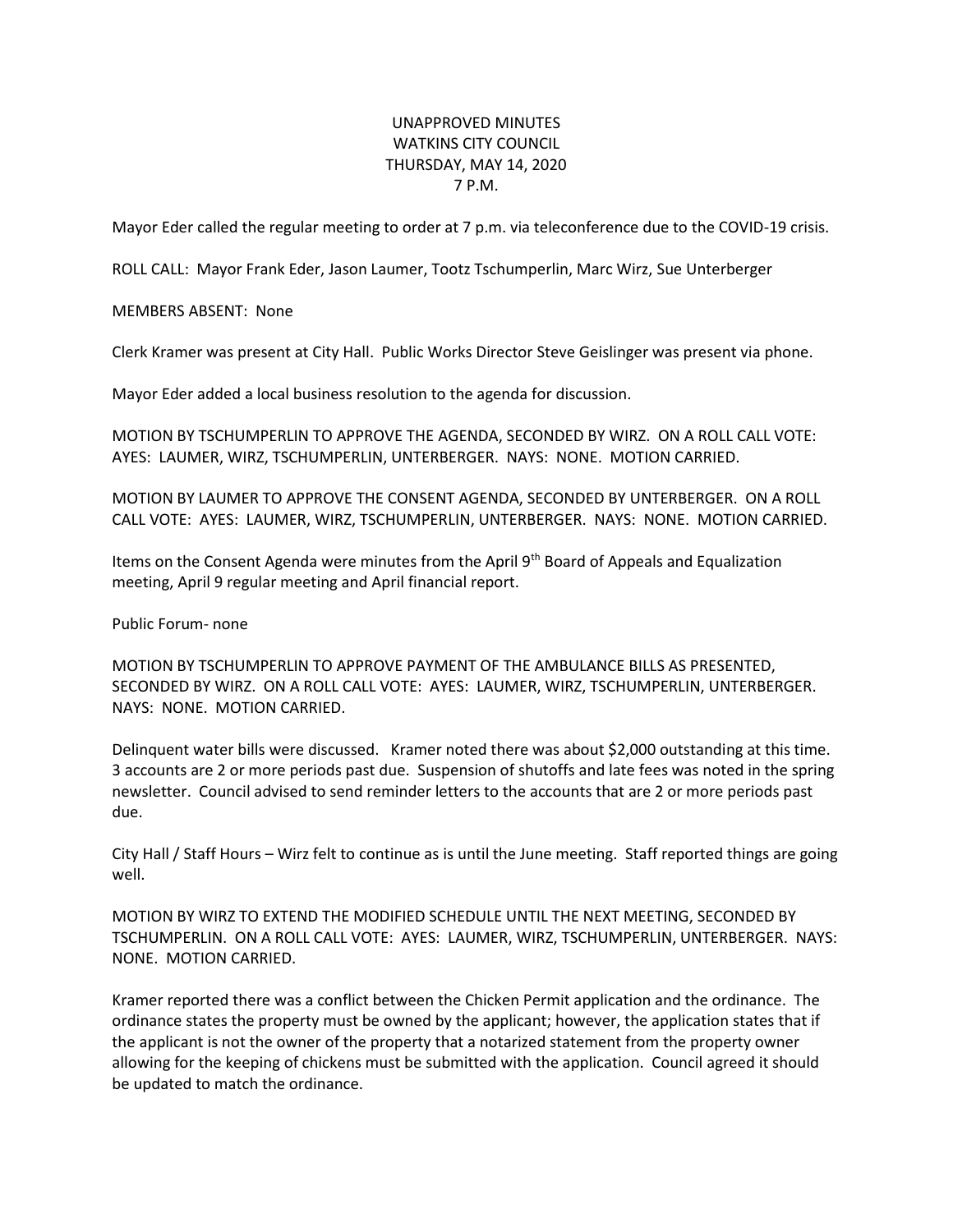MOTION BY WIRZ TO AMEND THE CHICKEN PERMIT APPLICATION TO REQUIRE THE APPLICANT TO OWN THE PROPERTY, SECONDED BY TSCHUMPERLIN. ON A ROLL CALL VOTE: AYES: LAUMER, WIRZ, TSCHUMPERLIN, UNTERBERGER. NAYS: NONE. MOTION CARRIED.

Bolton and Menk sent a memo to the city regarding a potential infrastructure bill at the federal level to boost the economy amid the coronavirus pandemic. Bolton and Menk is suggesting to get projects prepared for this potential funding. The last time such funding was passed it was awarded to projects that were shovel-ready and could serve the goals of the legislation, immediately create jobs and build the country's infrastructure. As of today, there has been no further development on the issue. Geislinger noted there is some work that needs to be done at the wastewater treatment pond site and also at the water tower. He noted these should probably be done sooner than later. Geislinger noted replacing the piping at the reservoir could be something to go on the list for potential funding. This is the original piping at the reservoir. Another project could be the sanitary sewer force main. Although the pipe looks good, the bolts on the fittings are loosening due to vibration from the pumps kicking in. Submersible pumps at the main lift station would be another project to add to the list. Laumer felt Geislinger should get quotes on the pond issue and get done. Wirz felt the city should get costs on the lift station and reservoir work even if funding doesn't come through so the city knows for future planning. Geislinger noted a booster pump for Glenshire Estates would be another project to put on a list. Council advised Geislinger to get some quotes for shovel-ready projects.

KUE Contractors has submitted an updated quote for the Village Hall steel fire escape. The total quote is \$25,570. This includes material, footings, door material and labor and KUE's fee.

MOTION BY TSCHUMPERLIN TO ACCEPT THE QUOTE FROM KUE CONTRACTORS FOR THE FIRE ESCAPE, SECONDED BY UNTERBERGER. ON A ROLL CALL VOTE: AYES: LAUMER, WIRZ, TSCHUMPERLIN, UNTERBERGER. NAYS: NONE. MOTION CARRIED.

Planning Commission update – Hilltop Health Care Center will be adding 6 rooms on to the Nursing Home. The old F & F building owners want to rebuild the portion of the building that was demolished from the tornado. To be able to rebuild in the same footprint had to be done within 12 months of the destruction so they may need to apply for a variance. There are also some blight issues with the property that need to be addressed. Margee Theis would like to work with the city and developers on the location of the entrance to the new 20-unit apartment building off Western Avenue North.

EDA update – Dave Molitor is the new administrator at Hilltop Health Care Center and has applied to serve on the EDA board. The board made recommendation to appoint at their meeting May meeting.

MOTION BY WIRZ TO APPOINT DAVE MOLITOR TO THE EDA BOARD, SECONDED BY TSCHUMPERLIN. ON A ROLL CALL VOTE: AYES: LAUMER, WIRZ, TSCHUMPERLIN, UNTERBERGER. NAYS: NONE. MOTION CARRIED.

The EDA board has designated some funds for emergency relief loans for local businesses in the city that have been affected by the COVID-19 health pandemic. Council reviewed the application. The maximum loan would be \$5,000 and it's first-come, first serve. The maximum term would not exceed 5 years. Interest rate would be the current prime rate. Interest would be deferred for 6 months and payments would begin 6 months after the loan is approved. Payments will be set up on direct deposit to the city's account. A promissory note and personal guaranty will be required. All applications would be reviewed by the EDA board for eligibility.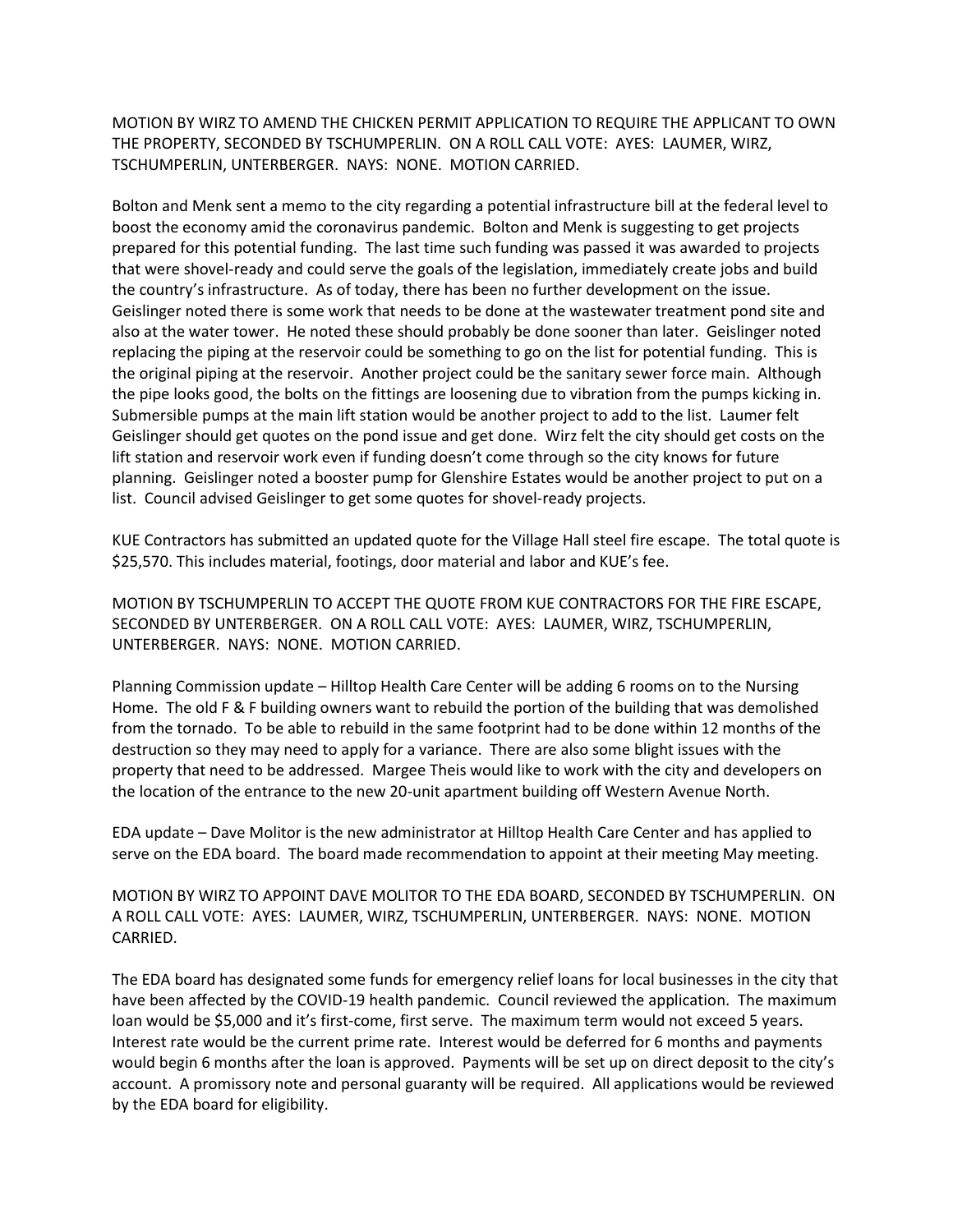MOTION BY LAUMER TO APPROVE THE LOAN FUND APPLICATION, SECONDED BY WIRZ. ON A ROLL CALL VOTE: AYES: LAUMER, WIRZ, TSCHUMPERLIN, UNTERBERGER. NAYS: NONE. MOTION CARRIED.

Gordies Bar asked if the city would consider a refund on liquor license fees due to the bars being shut down during the COVID-19 pandemic. The city attorney's opinion was that the city could make a onetime across-the-board decrease on the 2020 licenses due to the Governor's order and the pandemic. Discussion followed.

MOTION BY LAUMER TO MAKE A 25% REDUCTION ACROSS-THE-BOARD ON ALL ON-SALE LICENSES, SECONDED BY TSCHUMPERLIN. ON A ROLL CALL VOTE: AYES: LAUMER, WIRZ, TSCHUMPERLIN, UNTERBERGER. NAYS: NONE. MOTION CARRIED.

Mike Lease from the Red Goat Bar & Grill sent a resolution that was adopted by the City of Oak Grove regarding the Governor's Stay-at-home order and temporary closure of bars and restaurants and asked if council would consider it. Wirz noted the city has no authority to bypass the Governor's orders. Council felt the city would be asking for trouble supporting this resolution. No action was taken.

MOTION BY TSCHUMPERLIN TO APPROVE ON-SALE, OFF-SALE AND SPECIAL SUNDAY ON-SALE LIQUOR LICENSES TO BUD'S BAR, GORDIES BAR AND RED GOAT BAR & GRILL; CLUB ON-SALE AND SPECIAL SUNDAY ON-SALE LIQUOR LICENSES TO WATKINS LEGION CLUB ROOM; OFF-SALE LIQUOR LICENSE TO WATKINS LIQUOR WAREHOUSE; 3.2 ON-SALE, WINE ON-SALE, SPECIAL SUNDAY ON-SALE AND STRONG BEER LIQUOR LICENSES TO KEEKS, SECONDED BY WIRZ. ON A ROLL CALL VOTE: AYES: LAUMER, WIRZ, TSCHUMPERLIN, UNTERBERGER. NAYS: NONE. MOTION CARRIED.

MOTION BY UNTERBERGER TO APPROVE THE ELECTION JUDGE APPLICATION, SECONDED BY LAUMER. ON A ROLL CALL VOTE: AYES: LAUMER, WIRZ, TSCHUMPERLIN, UNTERBERGER. NAYS: NONE. MOTION CARRIED.

The city received an invoice from CP Rail for rent of the park/parking lot for the period of 5/1/2020 – 4/30/2021. The amount is \$1,144.27. The city attorney's opinion was that payment of the lease would not adopt new terms that are not specifically signed off on and he didn't see any problem paying according to the old lease.

MOTION BY WIRZ TO PAY THE CP RAIL INVOICE, SECONDED BY TSCHUMPERLIN. ON A ROLL CALL VOTE: AYES: LAUMER, WIRZ, TSCHUMPERLIN, UNTERBERGER. NAYS: NONE. MOTION CARRIED.

Council approved to plant flowers at McCarthy Park as done in the past.

Kramer noted the city will need to proceed with the tax abatement process for the 20-unit apartment project. A public hearing will be required. Kramer will contact Mary Ippel to get the process started.

Reminder of the Wellhead Protection Plan, Part 2 Amendment public hearing on June 3rd at 7 p.m. at Eden Valley. This may be held by electronic means rather than in person due to the COVID-19 pandemic. Kramer will send details closer to the date.

Kramer noted she was going to send letters to pool staff about not opening this season but held off if there may be work for some to do there. Council agreed it's widely known that it is closed for the